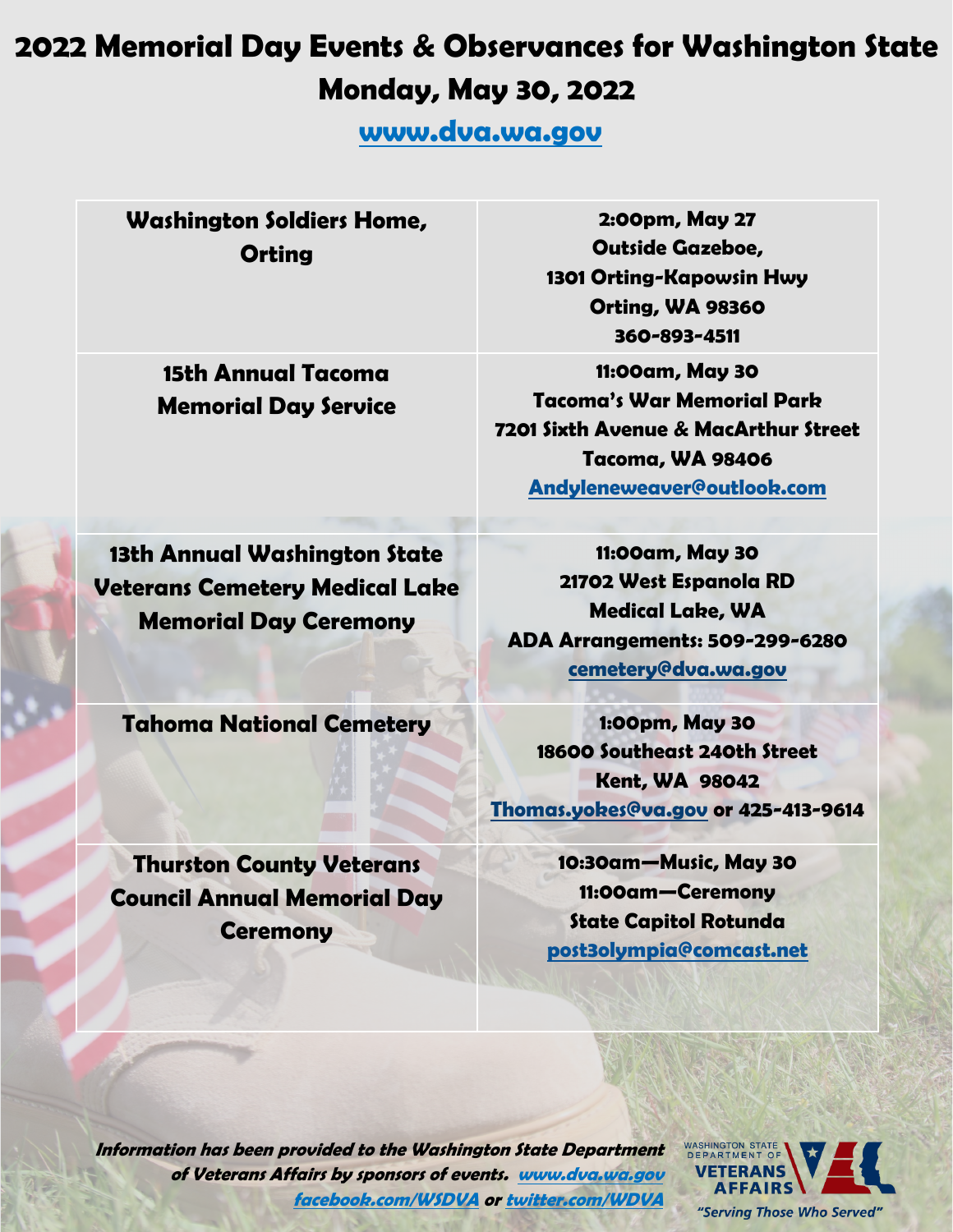# **2022 Memorial Day Events & Observances for Washington State Monday, May 30, 2022**

**[www.dva.wa.gov](http://www.dva.wa.gov)**

**The Museum of Flight—Seattle Memorial Day Ceremony**

**11:00am, May 30 9404 E. Marginal Way S Seattle, WA 206-764-5700**

**Edmonds Memorial Day Ceremony 11:00am, May 30**

**Edmonds Memorial Cemetery 82015th St SW Edmonds, WA 425-771-4741**

**Olympia Thunder Run 10:30am, May 30** 

**Northwest Harley-Davidson 8000 Freedom Lane NE, Lacey, WA Roger Crow [crowlrc55@gmail.com](mailto:crowlrc55@gmail.com)**

**Territorial Days Park Memorial Day 2022 The Amboy Washington American Legion Tum Tum Post 168**

**10:00am, May 30 Territorial Days Park 21400 NE 399th St, Amboy, WA 360-524-4014**

#### **YOUR EVENT HERE YOUR EVENT HERE**

**Information has been provided to the Washington State Department of Veterans Affairs by sponsors of events. [www.dva.wa.gov](http://www.dva.wa.gov)  [facebook.com/WSDVA](http://www.facebook.com/WSDVA) or [twitter.com/WDVA](http://www.twitter.com/WDVA)**

WASHINGTON STATE<br>DEPARTMENT O **VETERANS IFFAIRS** "Serving Those Who Served"